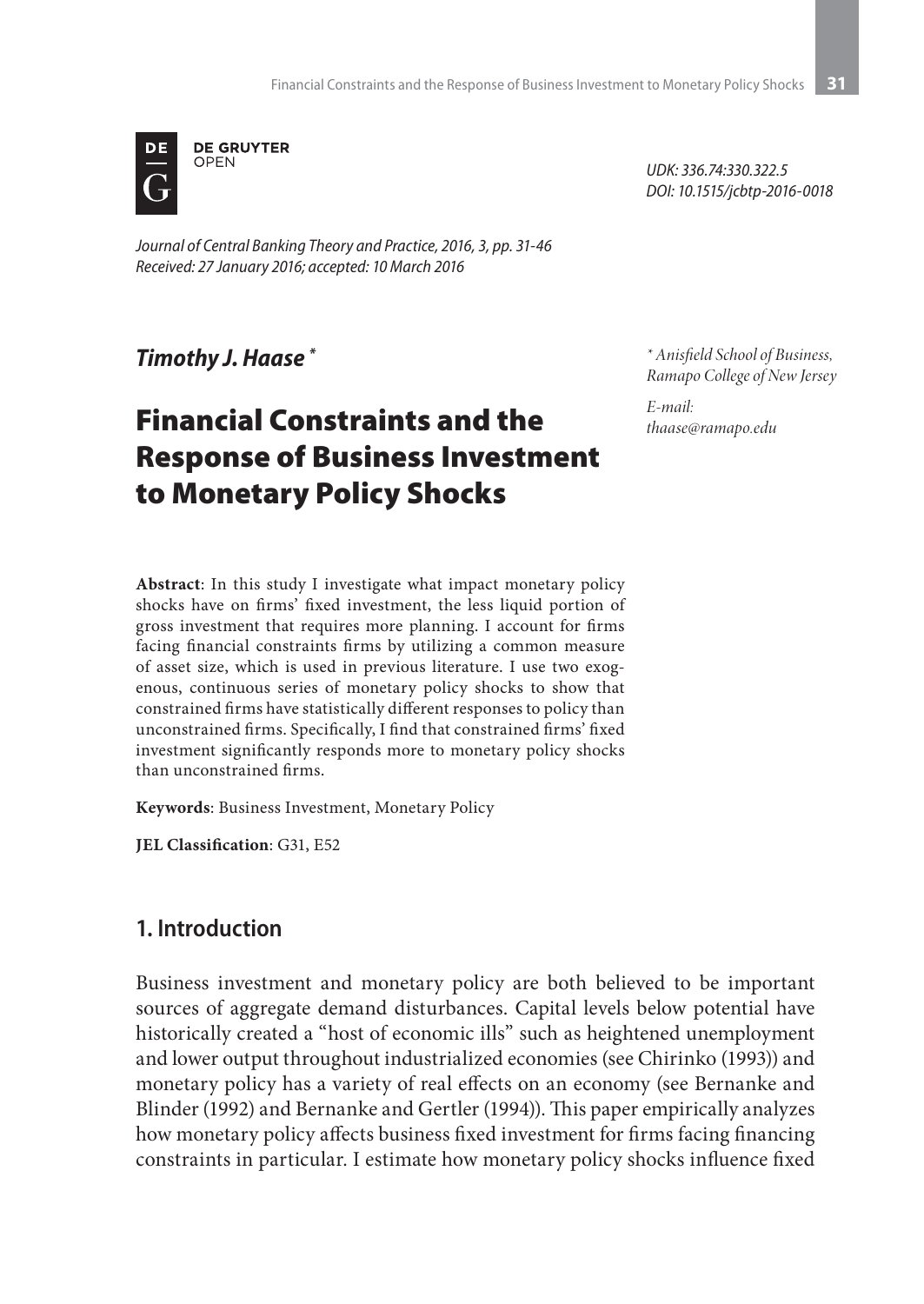investment for firms who can easily access outside capital versus those who face difficulties.

The motivation behind this paper comes from Fazzari et. al (1988) who finds that firms facing financing constraints have investment patterns that are sensitive to internal factors such as average tax burdens and marginal tax rates. These factors are idiosyncratic to each firm, whereas in my study I broaden the scope to unforeseen shocks to monetary policy.

Two papers explore how monetary policy and investment in inventories are linked. Kashyap et al. (1994) find that during recessions driven by tight credit firms' inventory investment is positively influenced by sales indicating sensitivity to cash inflows for constrained firms. "Constrained firms" - defined by the absence of rated public debt – are more positively influenced by past sales when a recession is driven by tight monetary policy. Their conclusion is that constrained firms' inventory investment is positively influenced by their internal cash where unconstrained firms are not.

Gertler and Gilchrist (1994) compare the movement of inventories for firms based on asset size. The authors examine time periods associated with increases in the Federal Funds rate of 75 basis points or more as well as 6 distinct dates where the Federal Reserve generated large monetary disturbances not due to output fluctuations ("Romer Dates"). These dates are when the Federal Reserve purposefully pushed the economy into a recession to stave off inflation (Romer and Romer, 1990). Gertler and Gilchrist (1994) find that during periods of tight credit, small firms sell off inventories and large firms borrow and accumulate them. They further note that small firms reduced inventory more when their sales dropped during these periods.

A third paper looks again at the link between monetary policy and firms facing different constraints, however, the focal point is in bank loans and the broad credit channel of monetary policy. Oliner and Rudebusch (1996) look for evidence of a broad credit channel of monetary policy by estimating the response of gross investment for firms based on different asset sizes in response to cash flows through borrowing. They conduct their analysis around the "Romer Dates" and periods with increases in the fed funds rate of 75 basis points or more. Their first empirical finding is that the quantity of loans decreases for all parties during these periods of tight credit; this behavior is not unique to firms facing financing constraints. The difference they find is that constrained firms' gross investment is sensitive to changes in their cash flow around periods of tight credit. This result differs from Kashyap et al (1994) and Gertler and Gilchrist (1994).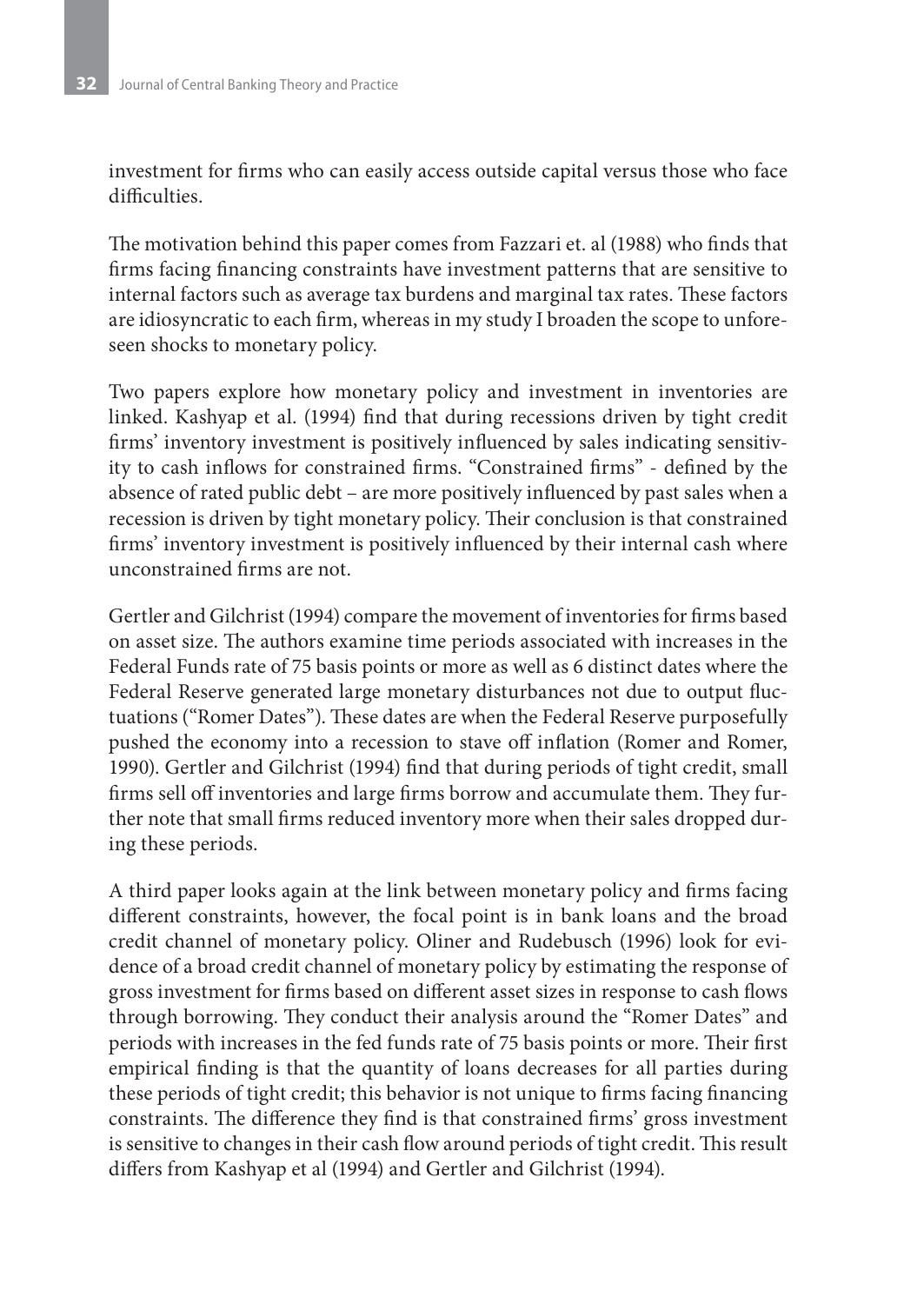My study will focus on fixed investment for firms facing different financing constraints in response to monetary policy shocks and not particular periods of increases in the fed funds rate. Moreover, rather than using discrete "Romer Dates" I employ a continuous series of policy shocks. According to Hodrick and Prescott (1997), fixed investment accounts for 14.2% of Gross National Product and has a correlation with it of 0.714. This is higher than the correlation with inventory investment of 0.507. My other motivation is to understand the financing of fixed investment. Blinder and Maccini (1992) find that there is little empirical evidence that real interest rates influence investment. This suggests there are other avenues that influence the financing of fixed expenditures.

I assume that cash flow will be a significant determination of investment. Two of the previously referenced papers conclude that sales and inventory changes for both constrained and unconstrained firms impact real investment. This is further supported by Fazzari and Petersen (1993) who found that it is costly for firms to change their level of fixed investment and that firm cash flow determine investment. They also explore how firms smooth investment by offsetting cash flows by adjusting net working capital (e.g. accounts receivable, cash, and inventories less accounts payable and short term debt). The extent of the cash offset depends on the size of the firm's balance sheet.

My hypothesis is this: the amount of fixed investment a firm has is an intertemporal maximization problem by choosing projects with the highest marginal value. This is true for both financially constrained firms and unconstrained firms (see Winter (1998)). These decisions are driven by their cash flow which also affects their net working capital. Fazzari and Petersen (1993) find that net working capital is three times more variable than fixed capital investment when shocks to cash flow are present. In order to maintain the steady path of fixed investment, firms will adjust their net working capital to finance the fixed investment. This would most likely include increasing short term debt or selling off inventories.

I further hypothesize that firms that do not face financing constraints can easily smooth fixed investment during bad times by using debt or retained cash. Firms that do face such constraints have to use their retained cash or bank loans or by selling inventory to acquire cash. Gertler and Gilchrist (1994) find that after periods of tight credit small firms sell off inventories while large firms borrow and acquire inventories. It could be that constrained firms smooth their investment paths by selling off the more liquid assets to maintain their more costly endeavors.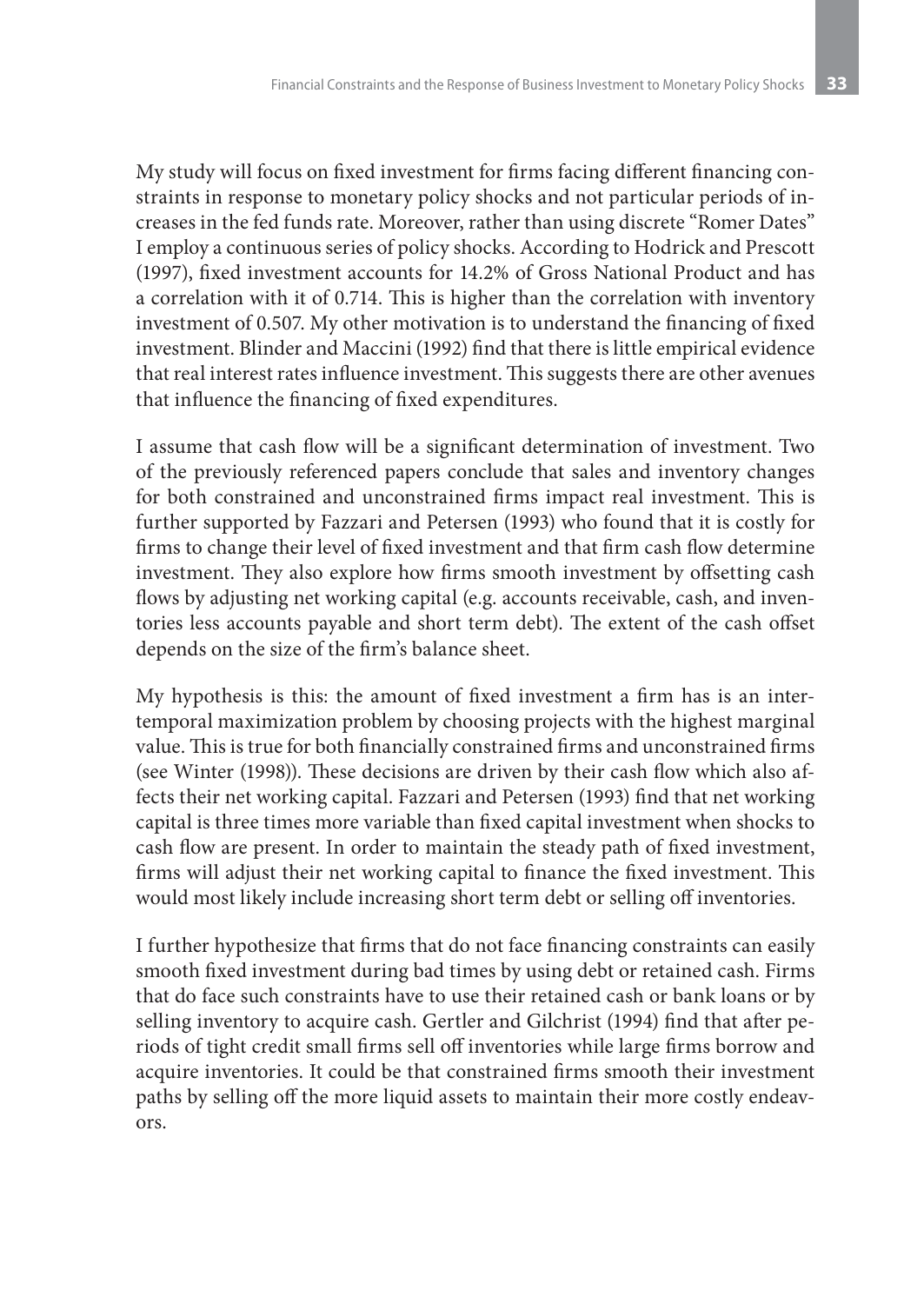Due to these potential differences, I empirically test the response of fixed investment to monetary policy shocks. I choose shocks because they are exogenous shifts in policy. This eliminates any endogeneity issues present in using the absolute change in the Federal Funds rate which is in response to macroeconomic signals (such as output which is a function of investment). Unlike previous studies, I utilize two different methods of measuring a policy shock: 1) VAR residuals from a model specification built by Christiano et al (1996), and 2) the Romer series. The previous studies all used the Romer dates and/or periods where the Federal Funds rate increased by 75 basis points or more. I do not use these methods for a few reasons: first, there are very few Romer dates and my data is more current; second, as noted by Gertler and Gilchrist (1994), the Romer dates precede significant downturns in real economic activity which results in highly significant results due to the intentional actions of the Federal Reserve; and third, my two measures of policy shocks are continuous series. Past studies only looked at movements around bad economic times and largely ignore the time periods in between. Kashyap et al (1994) even note that there is little evidence of inventories being sensitive to financial factors (such as cash flows) outside of recessions. I believe that policy shocks exist outside of dramatic periods of tight credit and constrained firms would still be more sensitive to monetary policy changes.

In my paper I find that firms classified as "financially constrained" do have a more significant response in their fixed investment expenditure patterns due to monetary policy shocks to interest rates compared to "unconstrained" firms. This response is significant and larger in magnitude than that of their unconstrained counterparts. This holds for both measures of monetary policy shocks as well as alternative time period measurements. I provide a detailed explanation of the important literature in section II. A description of the data employed and a baseline test of firm behavior follows in section III. The regression used to test the response to policy shocks is presented along with results in section IV. Section V concludes the paper, tables and figures are at the end.

# **2. Background**

Monetary policy affects firms in three ways: through interest rates, the bank lending channel, and the balance sheet channel. The bank lending channel, as explained by Bernanke and Blinder (1992), shows that monetary policy's effect on the volume of reserves directly affects credit. A monetary tightening reduces reserves which reduces overall credit. This means that as loans terminate, new loans may not be made. The authors use this as the explanation why loans respond slowly to such policy innovations, however, they do react accordingly.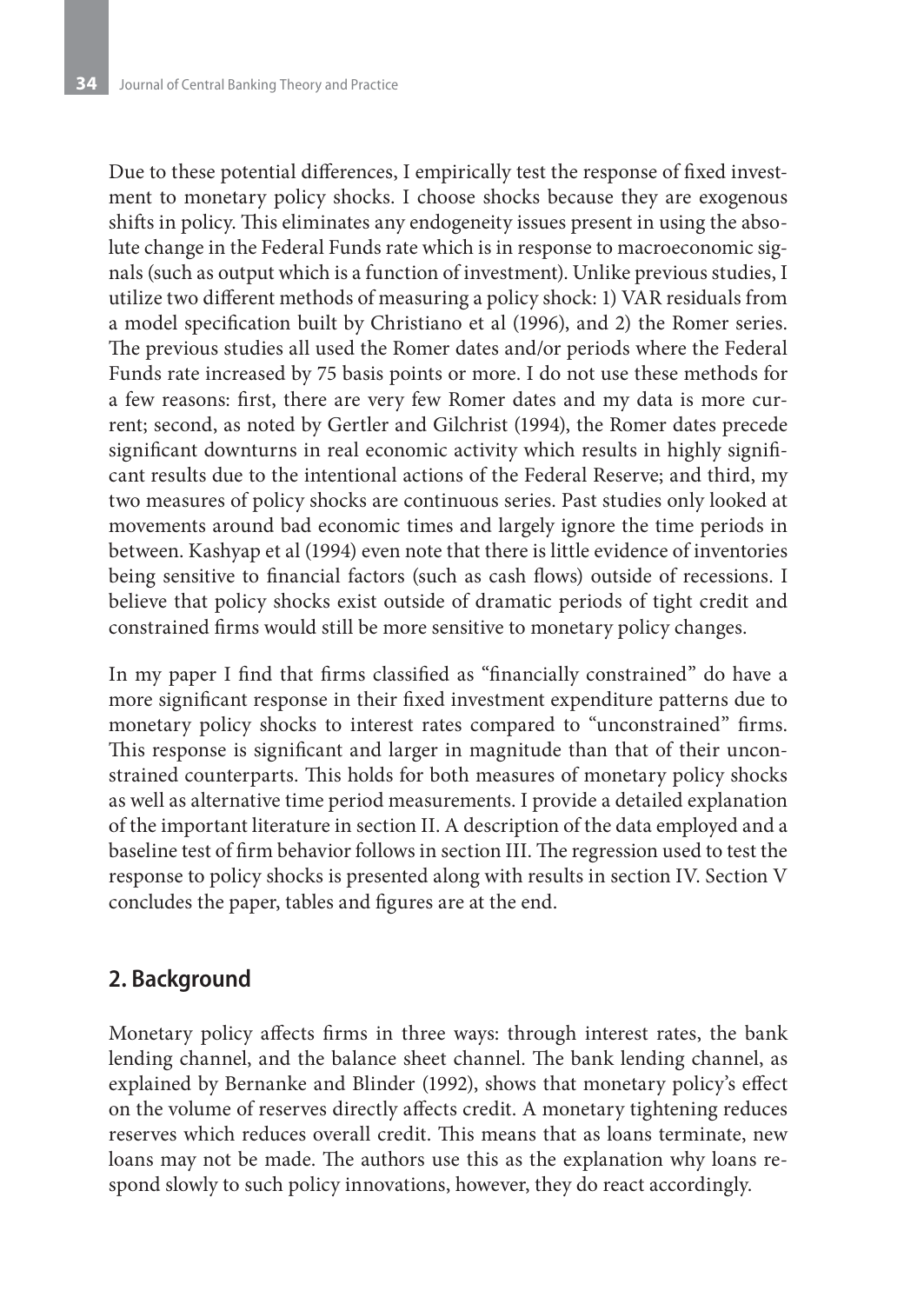Bernanke and Gertler (1995) define the balance sheet channel as the mode of transmission that affects firms' net worth. This can be done through short term debt, floating rate debt, collateral or consumer spending. Monetary tightening raises the cost of debt so floating rate debt would adjust and short term debt will cost more to reissue. Collateral value moves opposite of interest rates so a monetary tightening would diminish borrowing power if collateral is typically used. Consumer spending falls with monetary tightening as the interest rate increases (opportunity cost of money increases) which on the whole decreases firms' cash inflows.

Firm reaction to monetary policy is well defined; each of these mechanisms link policy to the means of raising capital for firms. Considering that raising capital is crucial for investment spending which increases output, this is an important interaction to note. Furthermore, there is plenty of heterogeneity in firms' reactions. Under the lending channel, firms that heavily rely on bank loans will feel the effects more whereas firms that have easy access to external capital markets (debt/stock issuance) may not. Under the balance sheet channel, firms that rely on collateral for borrowing or are more sensitive to their inflows to fund future investment will be affected more by policy innovations. These examples make it clear that not all firms will react in the same way which leaves one question unanswered: how do different types of firms react to monetary policy? More specifically, how do firms with different means of raising funds react? This requires a collection of financial literature discussing what it means to be financially constrained.

There have been predominantly three studies that focus on firm behavior in reaction to monetary policy shocks while accounting for differences in their financial constraints. Gertler and Gilchrist (1994) separated firms into two categories, large and small, based on the firms' asset size and sales. They analyzed the response of inventories, sales, and short term debt to the Romer episodes and changes in the fed funds rate. Their results indicate that small firms contract in inventories and credit flow. Kashyap, Lamont and Stein (1994) classified firms based on bond ratings. They found that firm inventories are sensitive to liquidity for firms without bond ratings during periods of monetary tightening surrounding the Romer episodes. The third paper, by Oliner and Rudebusch (1996), classify firms based on their asset size similar to that of Gertler and Gilchrist (1994). They analyzed the changes in bank and nonbank debt for each firm category in response to the Romer episodes and changes in the fed funds rate. Interestingly, they found that bank debt does not behave significantly different from nonbank debt. They found that credit is channeled away from small firms and to large firms for both, bank and nonbank debt, following a monetary contraction. These three studies have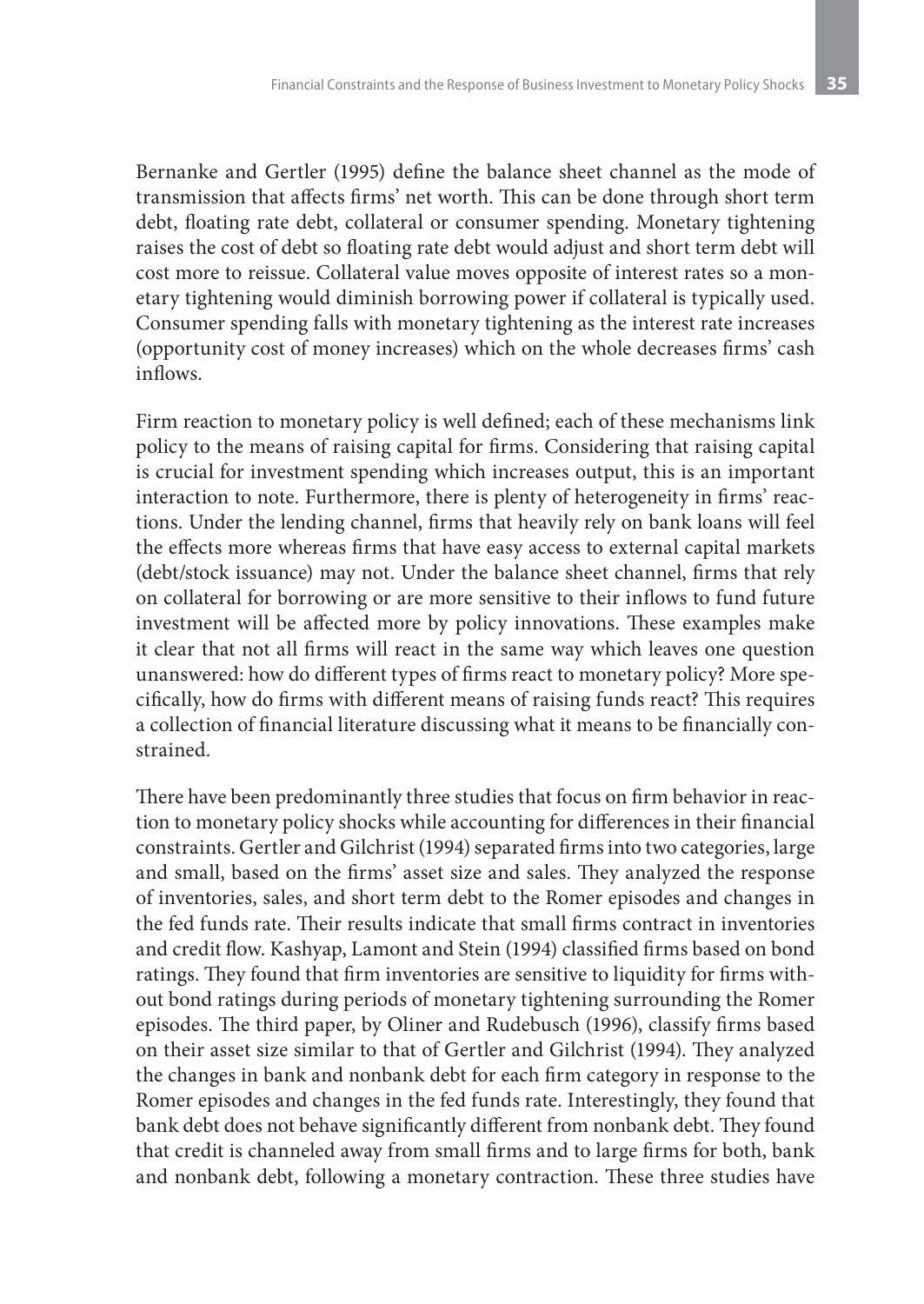been followed by numerous papers attempting to further identify criteria that are indicative of financial constraints at the firm level.

Whether or not a firm is deemed financially constrained simply reflects the difficulties firms face while raising external funds. Some firms rely on bank lines of credit or retained income while others may have a seemingly endless supply of securities that can be issued. In either case, it is interesting to separate firms by such characteristics to capture the possible heterogeneity of the extremes. The literature focusing on constraints primarily analyzes its effects on firm behavior and financial management beginning with Fazzari, Hubbard and Petersen (1988). They determine that investment spending varies with available internal funds. Numerous papers followed that expanded on this topic including Kaplan and Zingales (1997), Cleary (1999), Alti (2003), and Almeida and Campello (2006).

The literature does not cover the response of fixed investment to policy shocks. This form of investment has a longer time horizon than inventories and requires more foresight and planning. I assume that unexpected shocks to policy, an observation that may indicate a significant bettering or worsening of the economy will have an impact to this investment. I add to the literature by regressing this relationship and find that constrained firms do have a more negative reaction to policy shocks.

# **3. Firm Data and a Baseline Test of Firm Behavior**

I use existing criterion that defines a firm as financially constrained to test the response of investment growth to monetary policy shocks. I first test cash retention behavior to show that financially constrained firms hold more cash on their balance sheet from their cash inflows than unconstrained firms. To do so, I consider the sample of manufacturing firms (Standard Industrial Classification [SIC] codes 2000-3999) over the 1971 – 2008 periods as available through COMPUS-TAT and the Center for Research in Security Prices (CRSP). The sample starts in 1971. I eliminate firm-years with asset growth of over 100%<sup>1</sup>, years where cash holdings exceed total assets, and years with missing data values. The resulting sample contains 5,008 separate firms and 85,866 firm-year observations.

The approach I employ to test whether or not a "constrained" firm is sensitive to its earnings is similar to that employed by Almeida, Campello and Weisbach (2004). In their study, they claim that financially constrained firms should retain

 $1$  Observations of this kind are indicative of merger and acquisition behavior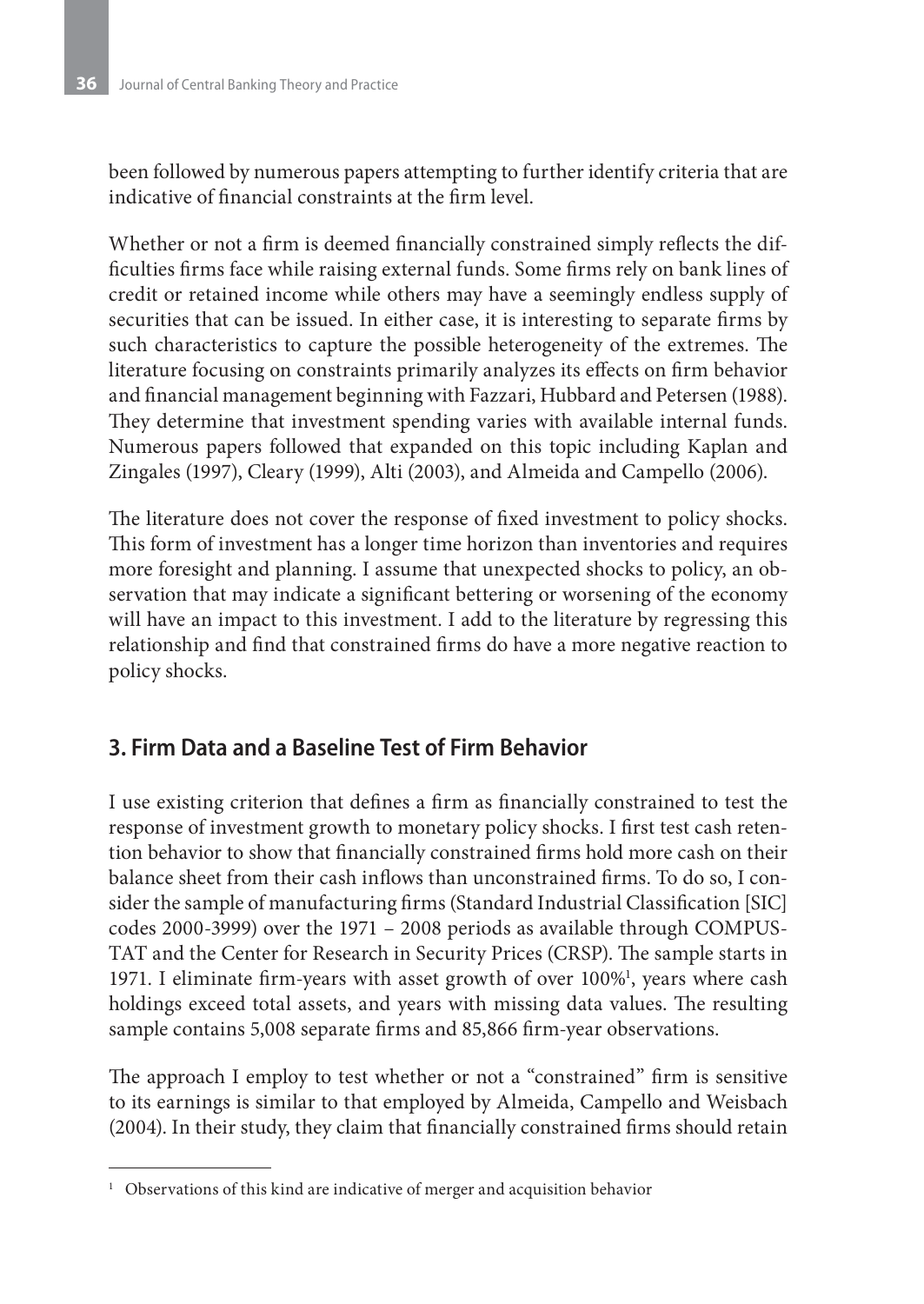a significant portion of their cash inflows to fund future investment decisions. This is compatible to what is expected of firms who have difficulties raising funds. To test this, I estimate their regression for cash holdings:

 $\Delta$ CashHoldings<sub>it</sub> =  $\beta_0 + \beta_1$ CashFlow<sub>it</sub> +  $\beta_2 Q_{i,t} + \beta_3$ Size<sub>it</sub> +  $\varepsilon_{it}$ 

*CashHoldings* is defined as the ratio of holdings of cash and marketable securities to total assets and the change is first-difference; *CashFlow* is the ratio of earnings before extraordinary items and depreciation less dividends to total assets; *Q* is the market to book ratio and Size is the natural log of total assets. The sign on *CashFlow* is expected to be significantly positive for "constrained" firms because it captures the sensitivity of cash. *Q* is included as a contemporaneous measure of growth opportunities while *Size* is included to capture any effect of economies of scale.

To estimate the model, I split the sample of firms into constrained and unconstrained groups using asset size as criterion for being classified as constrained or unconstrained.2 I separate the firms by asset size similar to Almeida, Campello and Weisbach (2004). Firms in the sample are ranked based on the size of their (logged) assets. Firm-year observations in the bottom (top) three deciles are classified as constrained (unconstrained). The intuition is that smaller firms tend to be young while larger firms are well established; smaller firms in this manner are presumed to be affected more by capital market imperfections. The end sample contains 25,175 observations for each of the constrained firms and unconstrained firms.

The importance of this regression is to identify those firms with lower assets that are assumed to have difficulties raising capital and therefore retain more of their cash inflows. Table 1 shows the results from the above specification which identifies the portion of cash inflows that are withheld. If a firm is indeed constrained, it is expected that they retain cash, more so than their unconstrained counterparts, in order to fund future investment. The coefficient for *CashFlow* confirms that financially constrained firms retain a significant portion of their cash inflows whereas unconstrained firms do not. Firms that are classified as financially constrained retain 18.8% of their cash flows. What is important is that financially constrained firms retain significant portions of their cash flows while the unconstrained do not.

<sup>2</sup> Kashyap et al (1994) use the existence of short term and long term debt ratings. The sample I acquired contained a very small amount of usable ratings so I have omitted them.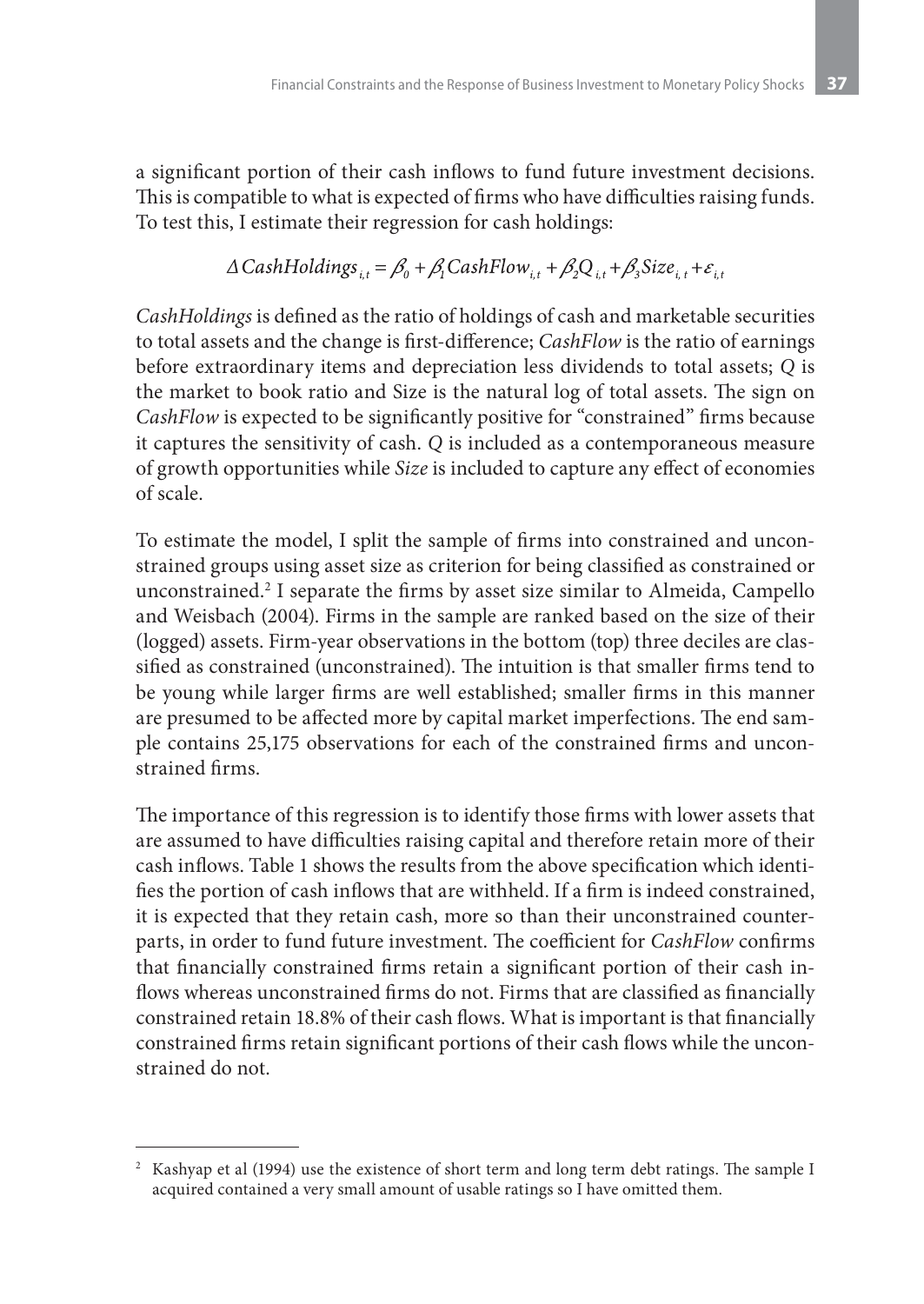#### **Table 1: Behavioral Test**

| Left Hand Side Variables               | G(Cash Holdings)<br>Asset Size: FC | G(Cash Holdings)<br>Asset Size: NC |
|----------------------------------------|------------------------------------|------------------------------------|
| Cash Flow                              | $0.188***$                         | 0.000                              |
|                                        | (0.00)                             | (0.99)                             |
|                                        | 0.01                               | 0.03                               |
| Q                                      | 0.000                              | 0.000                              |
|                                        | (0.39)                             | (0.83)                             |
|                                        | 0.00                               | 0.00                               |
| Size                                   | $0.052***$                         | 0.004                              |
|                                        | (0.00)                             | (0.25)                             |
|                                        | 0.01                               | 0.00                               |
| Constant                               | $-0.189***$                        | $-0.056**$                         |
|                                        | (0.00)                             | (0.05)                             |
|                                        | 0.02                               | 0.03                               |
| Observations                           | 25.175                             | 25.175                             |
| R-squared                              | 0.010                              | 0.000                              |
| F                                      | 89.00                              | 0.455                              |
| pval in parentheses                    |                                    |                                    |
| *** $p<0.01$ , ** $p<0.05$ , * $p<0.1$ |                                    |                                    |

Source: my own calculations

# **4. The Regression and Alternative Specifications**





Source: my own calculations

Figure 1 shows a scatterplot of growth in fixed expenditures by asset size. Firms with lower assets have more variation in their spending. The separation of the two clusters is due to the constrained (unconstrained) firms representing the bottom (top) 30% of the original sample of firms; the middle 40% is not represented here. Further, both clusters' growth in fixed spending appears symmetrical around zero with very few outliers.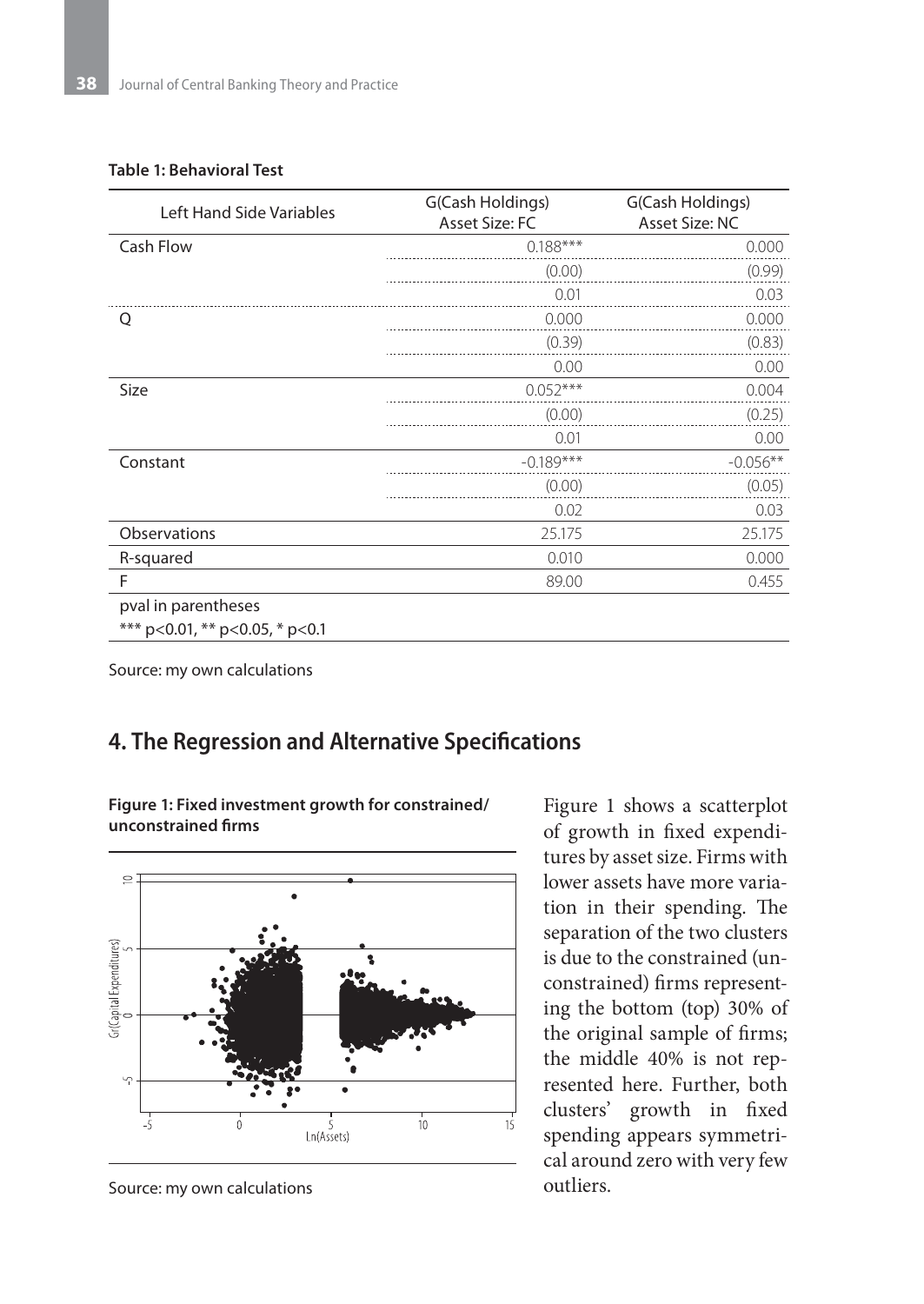The regression that I use to test the investment response of constrained vs. unconstrained firms takes the following form:

$$
\Delta CapExp_{i,t} = \sum_{j=1}^{k} \beta_j MPShock_{(t-j)} + FC_i + FC_i \sum_{j=1}^{k} \beta_j MPShock_{(t-j)} + \varepsilon_{i,t}
$$

The left hand side variable is the growth in a firm's capital expenditures $^3$  over their reported fiscal year. The monetary policy shock variables are measured in three ways. I construct an annual average shock to coincide with the annual reporting of the capital expenditure variable, then a cumulative annual shock, and finally a biannual shock. I lag the policy shock for two years in total for each time measurement<sup>4</sup>. I consider an average and a cumulative measure for the annual shocks to see if over the course of a year some shocks cancel each other out, possibly negating its impact. I include a dummy variable to designate whether or not the firm is financially constrained based on its asset size, followed by interaction terms to observe how constrained firms behave differently than unconstrained firms.

I employ two measurements of monetary policy shocks for my right hand side variables. The first is that put forth by Romer and Romer (2004)<sup>5</sup>. Their series is the portion of intended policy decisions that are not due to current economic measures of output and inflation. Previously mentioned studies have used the "Romer Dates" for policy shocks. I use this series instead because it is continuous in nature and derived from the Greenbook forecasts, not Federal Open Market Committee minutes. These forecasts provide the information used by the Committee to make their intended policy recommendation. Particularly, it contains the Committee members' forecasts of inflation, real output growth, and the unemployment rate. The "Romer series" is the portion of the intended policy change not influenced by these variables and covers the period 1/1969 – 12/1996 and the value of these shocks is larger in magnitude for a monetary tightening versus a monetary easing.

The second measure is the VAR residuals proposed by Christiano, Eichenbaum and Evans (1996). I regress the Federal Funds rate on the log of Real GDP, the log of the GDP deflator, the PPI for crude energy (to capture a cyclically sensitive producer index), the negative log of non-borrowed reserves, and the log of total reserves. The data is quarterly and I use 4 lags. I then collect the residuals

 $^{\rm 3}~$  Capital expenditures are scaled by the producer price index for nonresidential fixed investment.

<sup>4</sup> Therefore "*k*" is equal to 2 for annual shocks, and 4 for quarterly shocks.

<sup>5</sup> Table 2 pg. 1064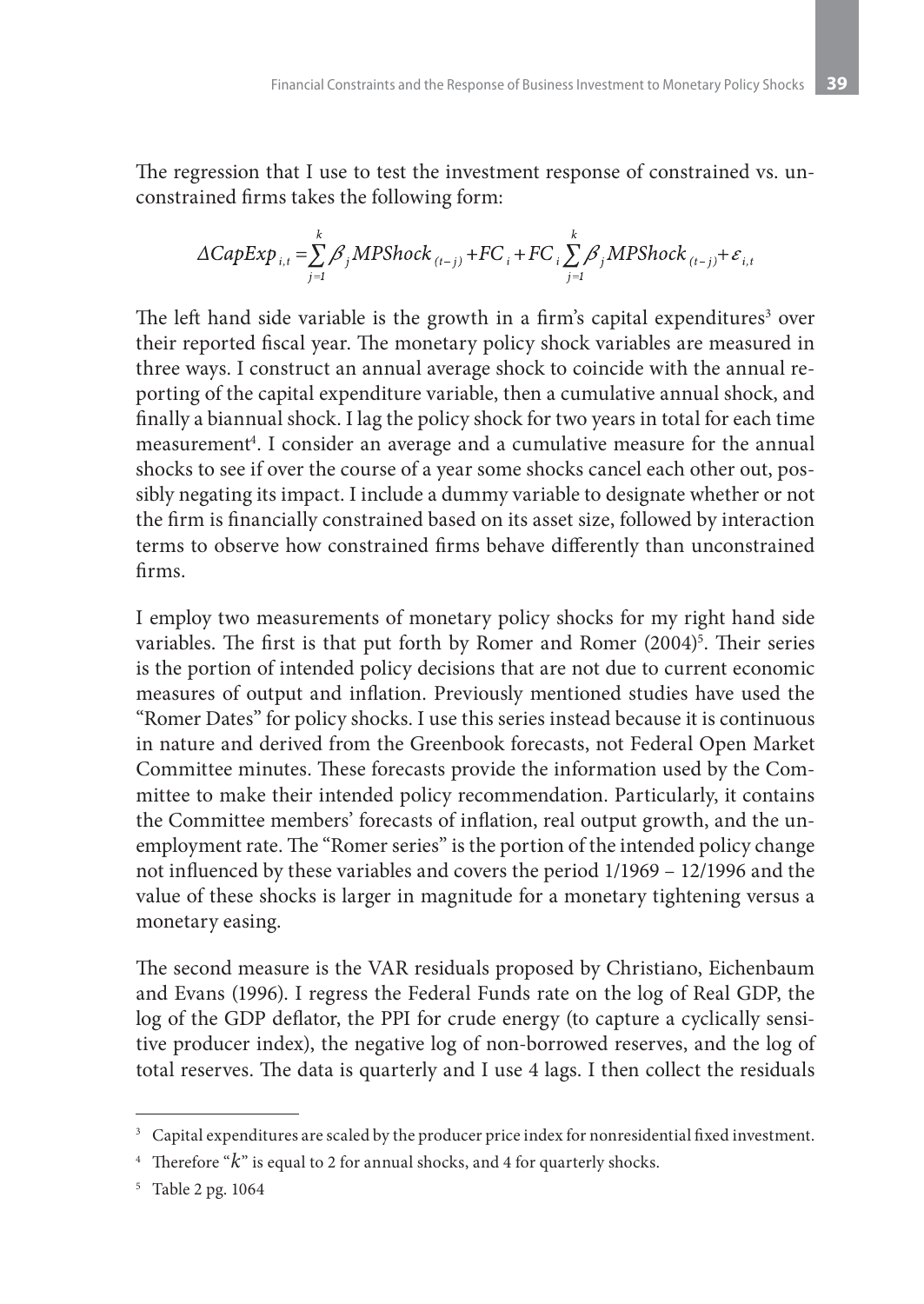which represent the portion of policy that is independent from the macroeconomic variables.

The data in this regression requires some modifications because the policy shocks are very time specific. The firm data is calculated over the course of the fiscal year which is different for each firm. I have the month that the firm data is recorded, so the aggregation of shocks goes as follows: I associate 24 months of policy shocks prior to the month that the investment data was documented. For the Romer series, I then aggregate the monthly policy shocks into the annual and biannual combinations. The VAR shock is quarterly. I combine them using the quarter that contains the firm's fiscal year end as time period 0. Each quarter before that becomes the respective lag and I average and aggregate these shocks at annual and biannual intervals.

I first regress the growth in capital expenditures on the average annual monetary policy shock. The results from the Romer series and the VAR are in Table 2. The coefficients for the policy shocks across the whole sample are negative and significant for the second lagged year for both policy measures. The first lagged year is insignificant for the Romer series but significant and positive for the VAR at 0.0582. This implies that within the first year of a policy shock, capital expenditures still increase by 5.82% over the entire sample. If capital expenditures are planned and financed over a lengthier time than liquid assets (such as inventories), then a firm's commitment to a project would continue even if a recent shock were to occur. The second lagged year coefficient is negative and significant for both the Romer series and the VAR series.

The interaction terms in Table 2 show that the first lagged year of policy shocks for constrained firms is significant in determining fixed spending. The coefficient for the VAR series is -0.0784 indicating a 7.84% decrease in constrained firms' capital expenditures in response to a 1% shock to the federal funds rate. The coefficient for the Romer series is -0.8233 indicating a 82.33% decrease in capital expenditure growth for the same shock. There is no significant change to capital expenditure growth in response to monetary policy shocks beyond the first year.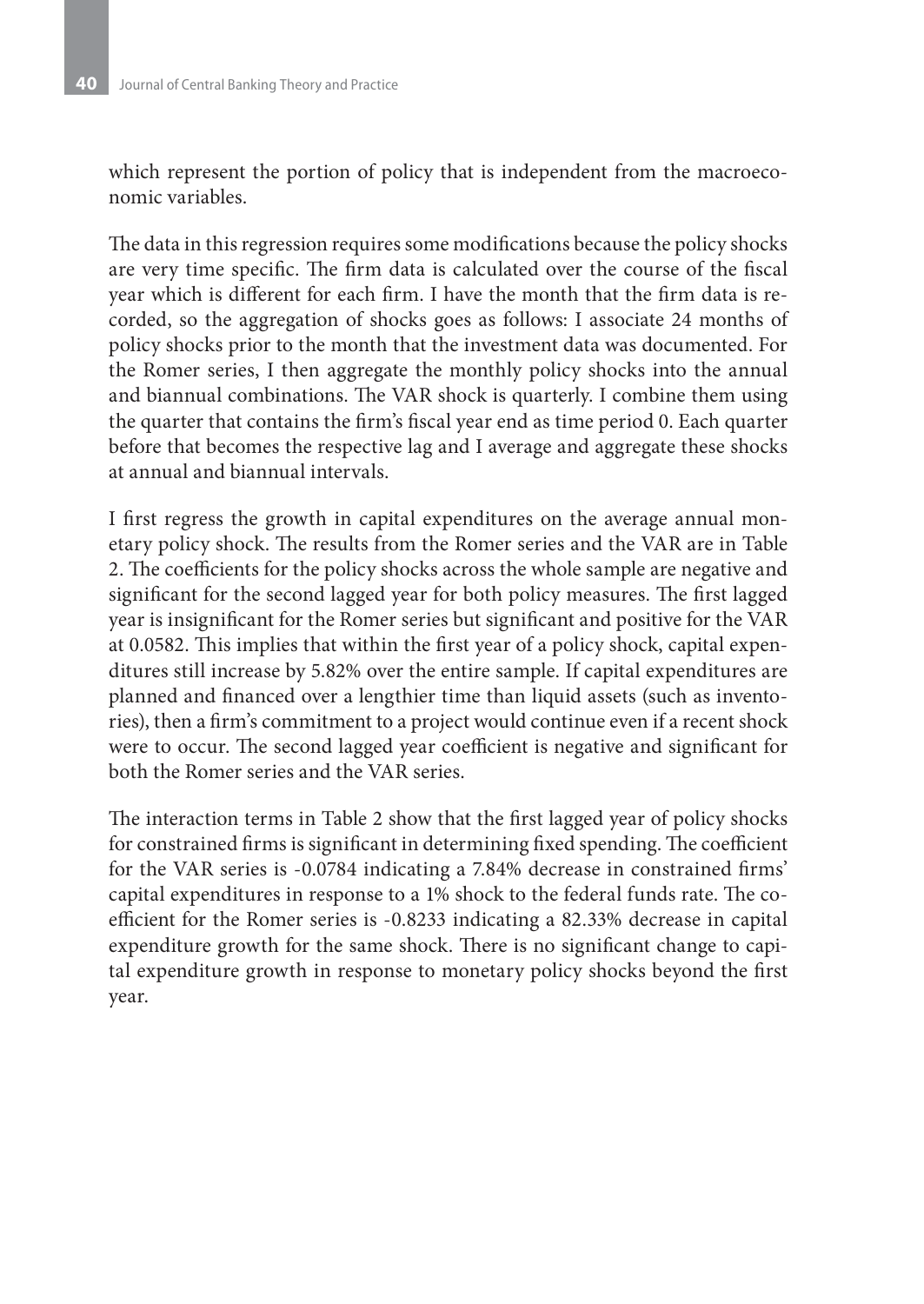| Gr(Cap. Ex.)        | <b>VAR</b> series | <b>Romer Series</b> |
|---------------------|-------------------|---------------------|
| MP(1)               | $0.0582***$       | 0.1046              |
|                     | (0.000)           | (0.290)             |
|                     | 0.011             | 0.099               |
| MP(2)               | $-0.0682***$      | $-0.4408***$        |
|                     | (0.000)           | (0.000)             |
|                     | 0.011             | 0.098               |
| FC Dummy            | $-0.0698***$      | $-0.0823***$        |
|                     | (0.000)           | (0.000)             |
|                     | 0.008             | 0.011               |
| $MP(1)*FC$          | $-0.0784***$      | $-0.8233***$        |
|                     | (0.000)           | (0.000)             |
|                     | 0.015             | 0.134               |
| $MP(2)*FC$          | 0.0151            | 0.0434              |
|                     | (0.293)           | (0.745)             |
|                     | 0.014             | 0.133               |
| Constant            | $0.0582***$       | $0.0668***$         |
|                     | (0.000)           | (0.000)             |
|                     | 0.005             | 0.008               |
| Observations        | 50.350            | 25,148              |
| R-squared           | 0.004             | 0.007               |
| F                   | 38.42             | 32.98               |
| pval in parentheses |                   |                     |

#### **Table 2: Annual Average Shocks**

Source: my own calculations

\*\*\* p<0.01, \*\* p<0.05, \* p<0.1

The next specification I use is a cumulative annual policy shock. I believe that capital expenditure is an investment that involves planning over a long time horizon. This alternative assumes that a positive shock during the year that is offset by a counteracting shock later in that same year may influence the investment decision process. I present the results from the Romer series and the VAR series in Table 3. All of the coefficients that were significant in the average annual shock are also significant for the cumulative shock.

I find that the coefficient for the first lagged year for the Romer series' interaction term is -0.2058 which is a 20.58% opposite shift in constrained firms' capital expenditures for a 1 percentage point shock cumulatively over the course of a year. I also find that the coefficient for the first lagged year for the VAR series is negative and significant at -0.0196 implying a 1.96% decrease in capital expenditures. The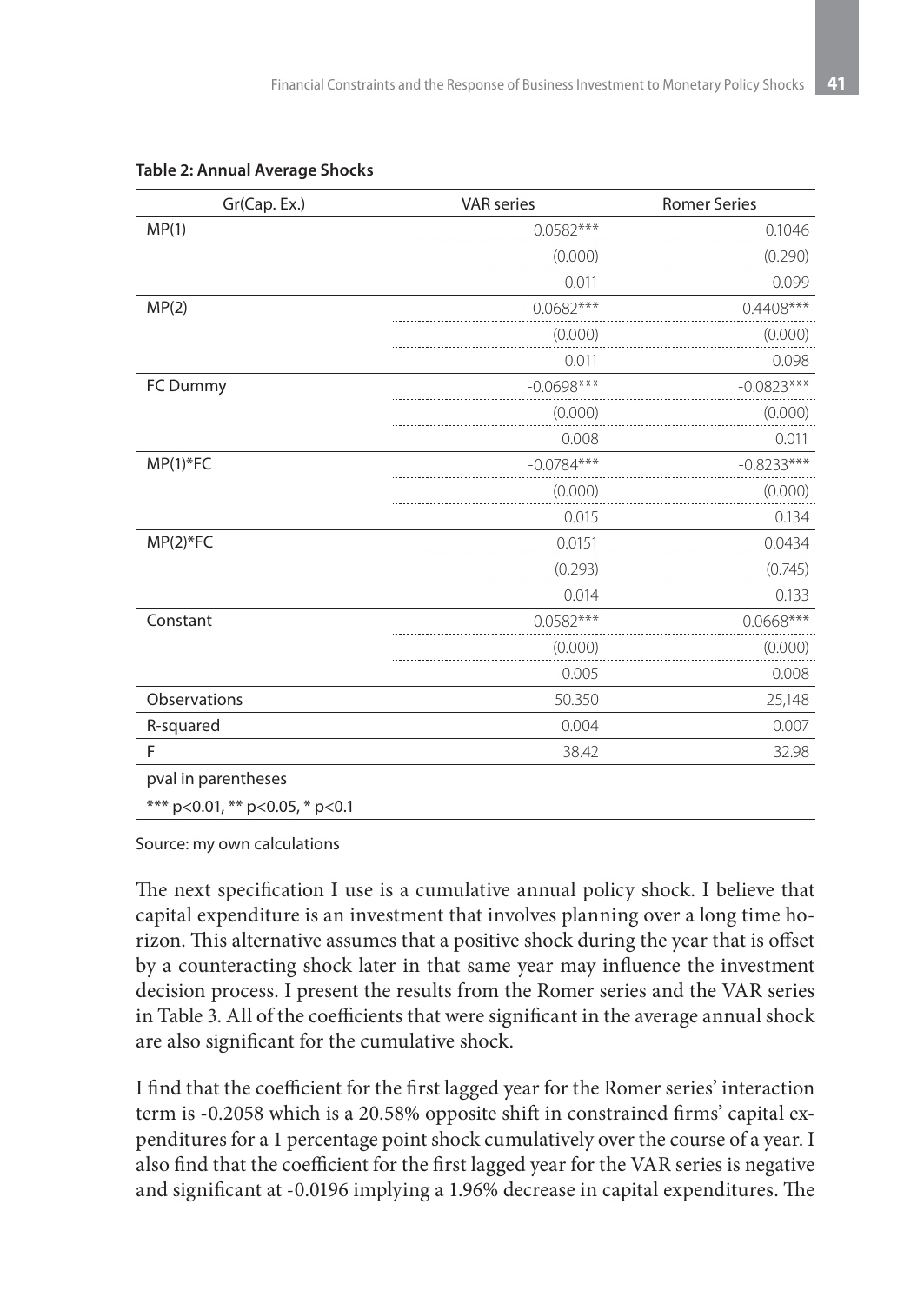magnitude of the response is lower in the VAR specification than in the Romer specification, which is also what I found using the average shock calculation.

| Gr(Cap. Ex.)                           | <b>VAR Series</b> | <b>Romer Series</b> |
|----------------------------------------|-------------------|---------------------|
| MP(1)                                  | $0.0146***$       | 0.0262              |
|                                        | (0.000)           | (0.290)             |
|                                        | 0.003             | 0.025               |
| MP(2)                                  | $-0.0171***$      | $-0.1102***$        |
|                                        | (0.000)           | (0.000)             |
|                                        | 0.003             | 0.024               |
| FC Dummy                               | $-0.0698***$      | $-0.0823***$        |
|                                        | (0.000)           | (0.000)             |
|                                        | 0.008             | 0.011               |
| $MP(1)*FC$                             | $-0.0196***$      | $-0.2058***$        |
|                                        | (0.000)           | (0.000)             |
|                                        | 0.004             | 0.034               |
| $MP(2)*FC$                             | 0.0038            | 0.0108              |
|                                        | (0.293)           | (0.745)             |
|                                        | 0.004             | 0.033               |
| Constant                               | $0.0582***$       | $0.0668***$         |
|                                        | (0.000)           | (0.000)             |
|                                        | 0.005             | 0.008               |
| Observations                           | 50.350            | 25,148              |
| R-squared                              | 0.004             | 0.007               |
| F                                      | 38.42             | 32.98               |
| pval in parentheses                    |                   |                     |
| *** $p<0.01$ , ** $p<0.05$ , * $p<0.1$ |                   |                     |

#### **Table 3: Annual Cumulative Shocks**

Source: my own calculations

The last method I use is splitting up the shocks into biannual, 6-month intervals. I present the results for the Romer and the VAR series in Table 4. I find that the two lagged 6-month periods for the first year are both negative and significant for both the Romer series' and VAR series' constrained interaction terms. This timeframe has had consistent results across all specifications of policy shocks and lag structure.

The coefficients for the Romer series are -0.3920 and -0.5030. I interpret this as a 39.2% opposite movement in constrained firms' capital expenditures for a 1 percentage point shock in the first 6-month lag and a 50.3% opposite movement for a 1 percentage point shock within the 6 months prior. The coefficients for VAR series are -0.0375 and -0.0387 for the first two lags. This is a 3.75% opposite move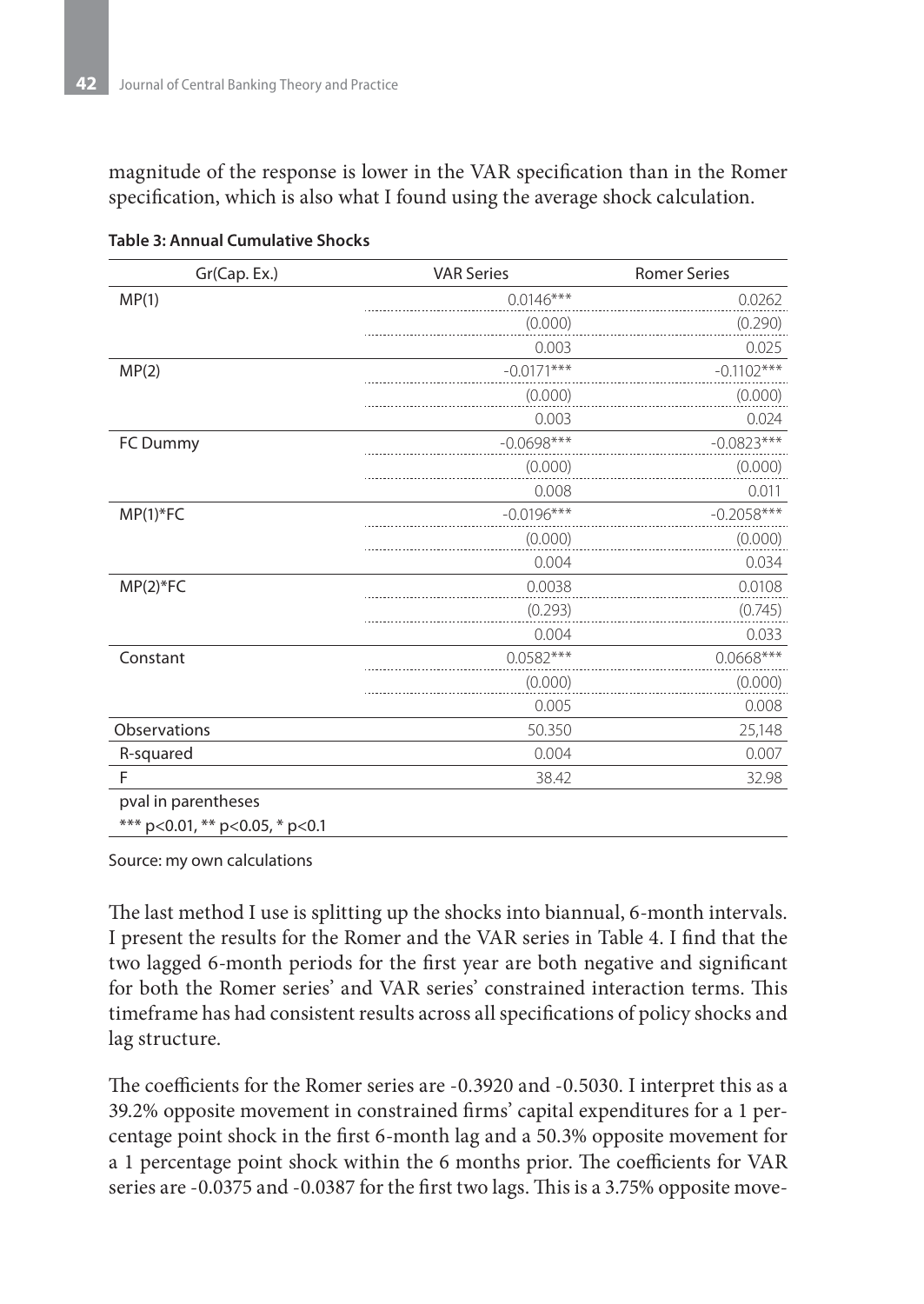ment for a 1 percentage point shock in the first 6-month lag and a 3.87% opposite movement for a 1 percentage point shock within the 6 months prior. The reaction of constrained firms' fixed spending for the Romer series has been consistently higher in magnitude than the VAR series.

| Gr(Cap. Ex.)        | <b>VAR Series</b> | <b>Romer Series</b> |
|---------------------|-------------------|---------------------|
| MP(1)               | $0.0249***$       | $0.1247**$          |
|                     | (0.009)           | (0.034)             |
|                     | 0.010             | 0.059               |
| MP(2)               | $0.0307***$       | $-0.0120$           |
|                     | (0.000)           | (0.847)             |
|                     | 0.007             | 0.062               |
| MP(3)               | $-0.0374***$      | $-0.1852***$        |
|                     | (0.000)           | (0.001)             |
|                     | 0.009             | 0.057               |
| MP(4)               | $-0.0320***$      | $-0.2796***$        |
|                     | (0.000)           | (0.000)             |
|                     | 0.007             | 0.064               |
| FC Dummy            | $-0.0700***$      | $-0.0817***$        |
|                     | (0.000)           | (0.000)             |
|                     | 0.008             | 0.011               |
| $MP(1)*FC$          | $-0.0375***$      | $-0.3920***$        |
|                     | (0.002)           | (0.000)             |
|                     | 0.012             | 0.083               |
| $MP(2)*FC$          | $-0.0387***$      | $-0.5030***$        |
|                     | (0.000)           | (0.000)             |
|                     | 0.009             | 0.085               |
| $MP(3)*FC$          | 0.0128            | $-0.1532*$          |
|                     | (0.287)           | (0.055)             |
|                     | 0.012             | 0.080               |
| $MP(4)*FC$          | 0.0044            | $0.1936**$          |
|                     | (0.630)           | (0.026)             |
|                     | 0.009             | 0.087               |
| Constant            | $0.0584***$       | $0.0665***$         |
|                     | (0.000)           | (0.000)             |
|                     | 0.005             | 0.008               |
| Observations        | 50,349            | 25,148              |
| R-squared           | 0.004             | 0.008               |
| F                   | 21.43             | 21.89               |
| pval in parentheses |                   |                     |

#### **Table 4: Biannual Shocks**

\*\*\* p<0.01, \*\* p<0.05, \* p<0.1

Source: my own calculations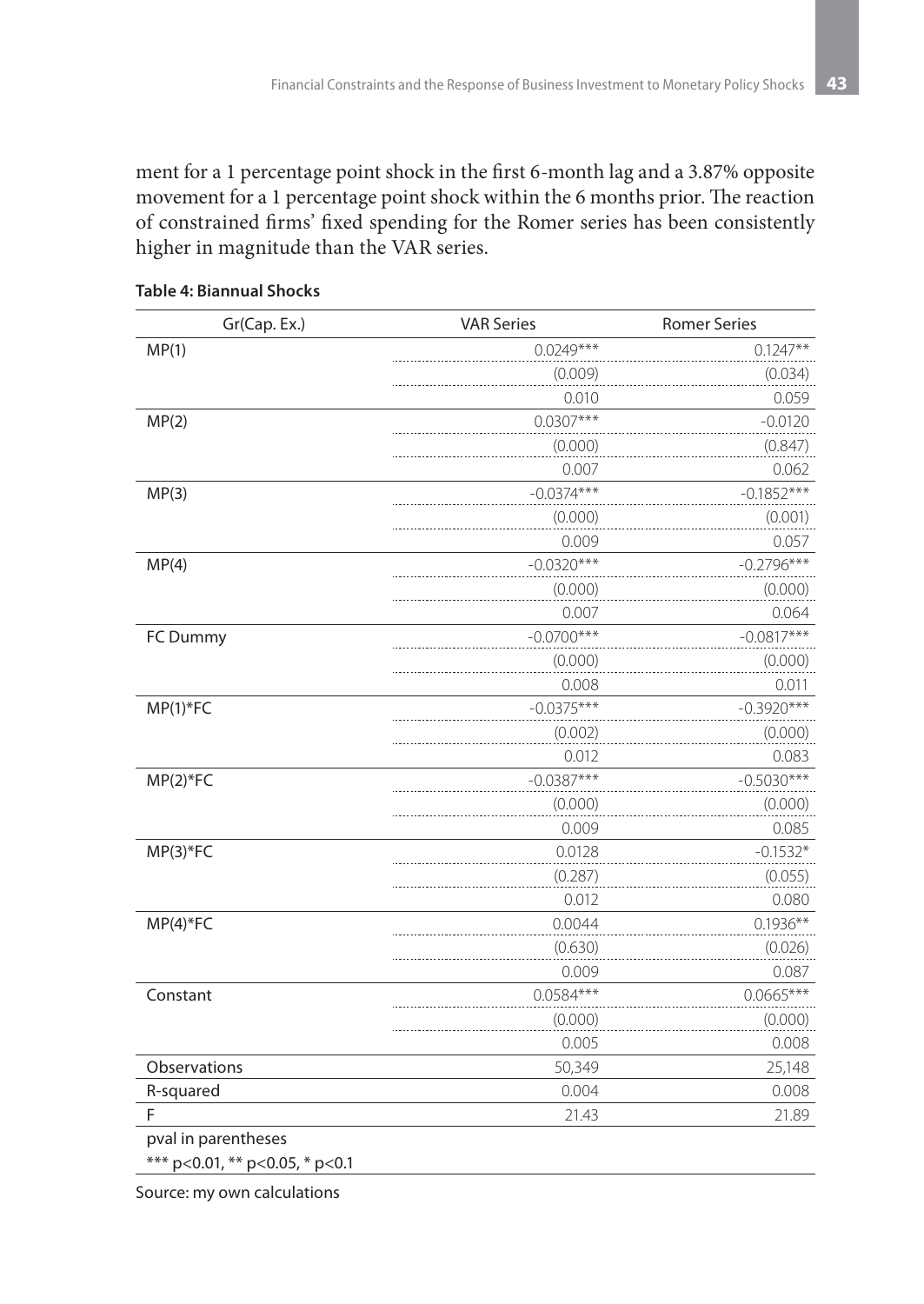### **5. Conclusion and Extensions**

The literature on the impact of monetary policy shocks agrees that policy change has real effects on firms. However, none address the impact on financially constrained firms' with heterogeneous fiscal years and thus spending patterns in response to continuous policy shocks. Other research shows that firms differ based on financial constraints regarding their access to capital, inventory growth, stock returns, and sensitivity to cash flows. My analysis adds to the existing literature by providing evidence that firms that are considered financially constrained do react adversely in their capital expenditures when there are exogenous policy shocks.

I find some consistent results across the three time horizons and two policy shock measurements that support my hypothesis that constrained firms indeed react more adversely in their fixed investment growth when policy shocks occur. The asset size classification indicates that shocks within the first year, either defined over 6-month intervals or over the whole year, negatively impact this investment growth in an opposing manner. For positive monetary policy shocks, the timeframe that yields significant reactions is consistent with the accepted idea that monetary policy has a 6- to 9-month lag in its effect on macroeconomic data. I believe that my approach provides statistical evidence that firms facing difficulty raising outside capital invest differently in response to monetary policy shocks. It may be impossible to quantify these constraints, but the proxy of asset size does a good job at highlighting this behavior that constrained firms are more sensitive to shifts in monetary policy.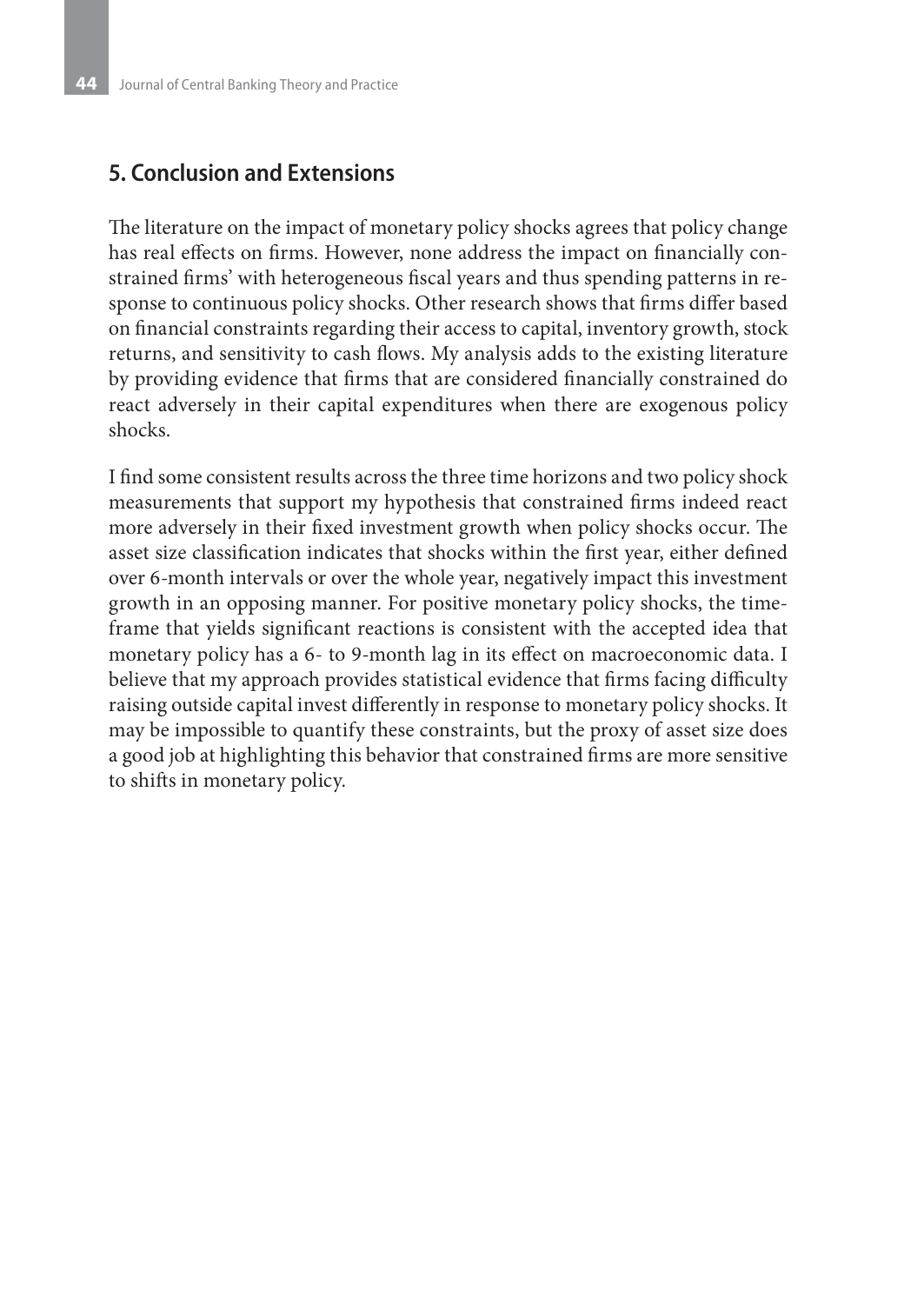# **References**

- 1. Almeida, Heitor, and Murillo Campello (2006). "Financing Constraints, Asset Tangibility, and Corporate Investment." National Bureau of Economic Research, Working Paper 12087
- 2. Almeida, H., Campello, M., & Weisbach, M. S. (2004). The cash flow sensitivity of cash. *The Journal of Finance*, *59*(4), 1777-1804.
- 3. Alti, A. (2003). How sensitive is investment to cash flow when financing is frictionless?. *The Journal of Finance*, *58*(2), 707-722.
- 4. Bernanke, B. S., & Blinder, A. S. (1992). The federal funds rate and the channels of monetary transmission. *The American Economic Review*, 901- 921.
- 5. Bernanke, B. S., & Gertler, M. (1995). Inside the Black Box: The Credit Channel of Monetary Policy. *The Journal of Economic Perspectives*, *9*(4), 27- 48.
- 6. Blinder, A. S., & Maccini, L. J. (1991). Taking stock: a critical assessment of recent research on inventories. *The journal of economic perspectives*, *5*(1), 73- 96.
- 7. Campello, Murillo, and Long Chen. "Are financial constraints priced? Evidence from firm fundamentals and stock returns." *Journal of Money, Credit and Banking* 42.6 (2010): 1185-1198.
- 8. Chirinko, R. S. (1993). Business fixed investment spending: Modeling strategies, empirical results, and policy implications. *Journal of Economic literature*, *31*(4), 1875-1911.
- 9. Christiano, L. J., Eichenbaum, M., & Evans, C. (1996). The Effects of Monetary Policy Shocks: Evidence from the Flow of Funds. *The Review of Economics and Statistics*, *78*(1), 16-34.
- 10. Cleary, S. (1999). The relationship between firm investment and financial status. *The Journal of Finance*, *54*(2), 673-692.
- 11. Ehrmann, M., & Fratzscher, M. (2004). Taking stock: Monetary policy transmission to equity markets.
- 12. Fazzari, S. M., Hubbard, R. G., Petersen, B. C., Blinder, A. S., & Poterba, J. M. (1988). Financing constraints and corporate investment. *Brookings papers on economic activity*, *1988*(1), 141-206.
- 13. Fazzari, S. M., & Petersen, B. C. (1993). Working capital and fixed investment: new evidence on financing constraints. *The RAND Journal of Economics*, 328-342.
- 14. Friedman, M., & Schwartz, A. J. (1963). Money and Business Cycles. *The Review of Economics and Statistics*, *45*(1 Part 2), 32-64.
- 15. Gertler, M., & Gilchrist, S. (1994). Monetary Policy, Business Cycles, and the